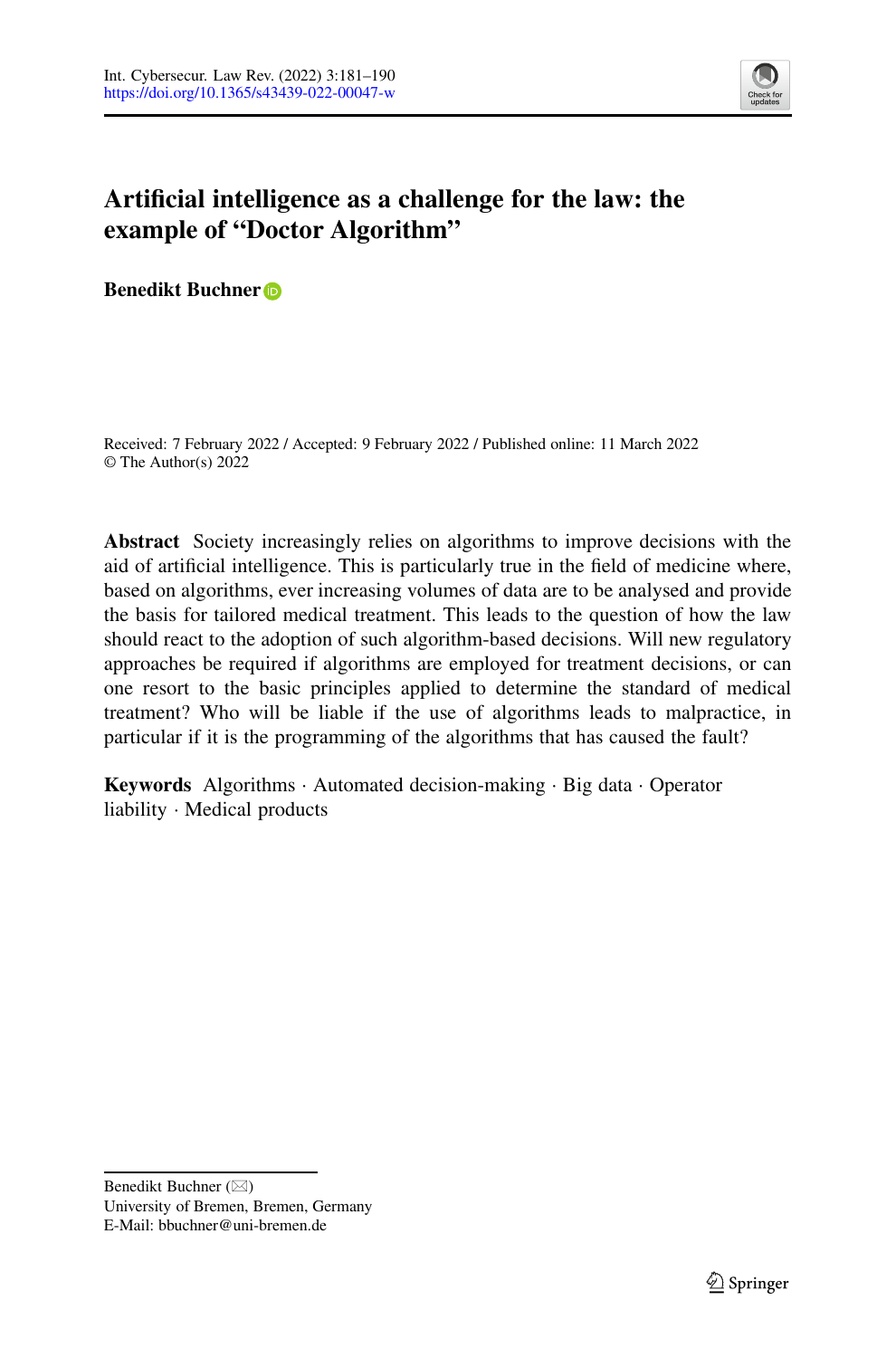# **Künstliche Intelligenz als Herausforderung für das Recht am Beispiel "Doktor Algorithmus"**

**Zusammenfassung** Die Gesellschaft verlässt sich zunehmend auf Algorithmen, um mithilfe künstlicher Intelligenz Entscheidungen zu verbessern. Dies gilt insbesondere in der Medizin, wo immer größere Datenmengen analysiert werden und als Grundlage passgenauer Behandlungen dienen. Für das Recht stellt sich vor diesem Hintergrund die Frage, wie es auf den Einzug solcher algorithmenbasierter Entscheidungen in den ärztlichen Behandlungsalltag reagieren soll. Bedarf es neuer rechtlicher Regelungsansätze beim Einsatz von Algorithmen für ärztliche Behandlungsentscheidungen oder lassen sich hierfür die Grundsätze heranziehen, die schon seit jeher für die Festlegung des ärztlich geschuldeten Behandlungsstandards gelten? Und wer soll haftungsrechtlich verantwortlich sein, wenn es beim Einsatz von Algorithmen zu Behandlungsfehlern kommt, insbesondere wenn die Algorithmen selbst fehlerhaft programmiert gewesen sind?

**Schlüsselwörter** Algorithmen · Automatisierte Entscheidungsfindung · Big Data · Betreiberhaftung · Medizinprodukte

# **1 AI-based algorithms**

Algorithms are anything but new in medicine, where they are not associated with artificial intelligence (AI) or autonomous information technology (IT) systems but refer to the inner logic of medical guidelines. These guidelines, intended to support doctors in the search for the right treatment decision, are also structured like algorithms; they start out from a certain clinical problem and lead step by step with if–then conditions to a certain solution, i.e. the concrete treatment decision.

What is new today if we talk about a "Doctor Algorithm" in medicine is not the fact that medical treatment decisions are based on an algorithmic logic but, rather, the ways in which these algorithms are created: they are no longer based on "human" expertise that is transformed into written guidelines; instead, they basically constitute software that is fed by a potentially unlimited data pool ("Big Data") and, if the AI is not *static* but *dynamic*, constantly develops further and improves itself through "machine learning".

In particular in the field of diagnostics, these AI-based algorithms provide more reliable diagnostic results of screenings than their human counterparts even today [\[13\]](#page-9-0). Yet there are also cases of algorithms that get it wrong when diagnostic or therapeutic decisions are concerned—such as in the frequently quoted example of an algorithm that was used by numerous US clinics to determine which patients should be chosen for so-called high-risk care management [\[12\]](#page-9-1). This algorithm made more than an average number of recommendations for white patients for the programmes, although Afro-American patients should have been chosen much more frequently due to their medical histories. It was finally established that the reason was a relatively simple error in the programming of the algorithm, which was thus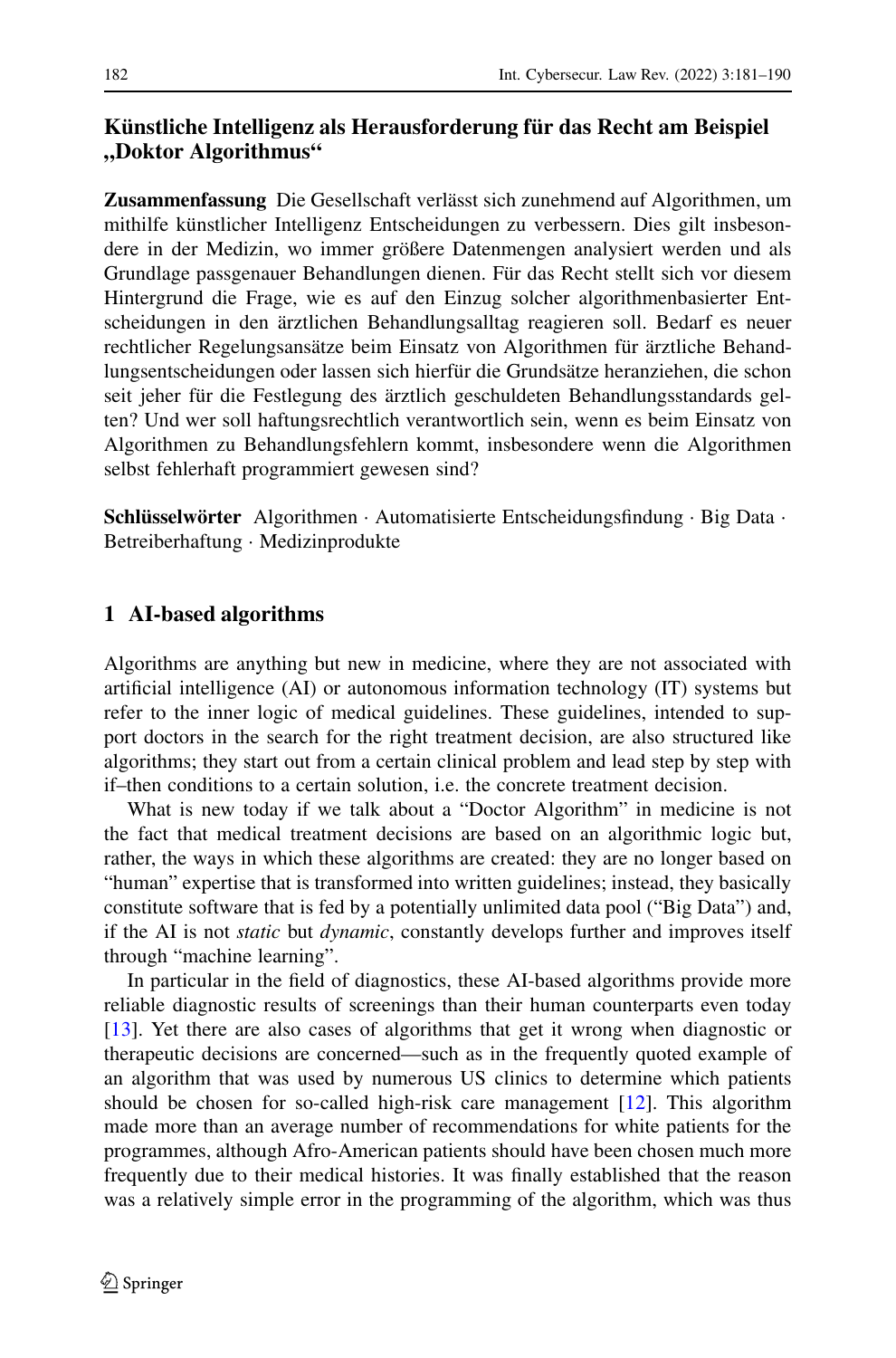not somehow "racist" but simply "stupid"—however, with grave consequences for the patients concerned [\[11\]](#page-8-0).

#### **2 Algorithms and the law**

In view of such errors—and their grave consequences—of supposedly intelligent AI, one can ask what is or should be the position of the law as to the question of under which conditions machine programmes may decide about the destiny of human beings. To begin with, it can be stated that the *general* AI regulation tends to be open to such AI-based decisions—in contrast to *medical law*, which takes a considerably more cautious view.

#### **2.1 Basic regulatory approaches**

The legislator has long been aware of the problem of AI-based decisions. The legislative materials on the EU Data Protection Directive (EDPD) of 1995 document that, already back then, the Commission viewed the danger of a misuse of informatics in decision-making as one of the "main dangers of the future" since the results generated by the machine had a "seemingly objective and indisputable character"[.1](#page-2-0)

In the end, however, the European legislator decided to adopt a regulation that does not generally exclude even an *exclusively* automated decision at the expense of the person concerned (Art. 15 EDPD)—and the same applies for the similarly worded regulation of Art. 22 General Data Protection Regulation (GDPR) replacing it. Even an automated decision that is not backed by an individual person, but only by an IT system, is not necessarily inadmissible, provided that the person affected by the decision can subsequently appeal against the decision or, in cases of particularly sensitive decisions, that the person concerned has consented to it in advance.

The proposal of the European Commission on a regulatory framework for AI of 21 April 2021 (AI Act[\)2](#page-2-1) goes in a very similar direction: AI-based decisions are in principle admissible; only in the case of a few AI applications, the Commission perceives unacceptable risks and thus recommends prohibiting AI, e.g. with regard to the notorious social scoring practised in China or biometrical long-range realtime identification.

Apart from these and a few other carefully defined exceptions, AI-based decisions are to be admissible in principle if accompanied by a graduated system of safety instruments depending on the associated risks[.3](#page-2-2) For so-called high-risk AI systems, these safety instruments include adequate "human oversight" in order to minimise

<span id="page-2-1"></span><span id="page-2-0"></span><sup>1</sup> Commission Explanatory Memorandum, printed in Dammann U, Simitis S (1997) Commentary on the Data Protection Directive, Materials Art. 15, 216.

<sup>&</sup>lt;sup>2</sup> European Commission, Proposal for a Regulation of the European Parliament and of the Council laying down harmonised rules on Artificial Intelligence (Artificial Intelligence Act) and amending certain Union legislative acts, 21st Apr. 2021.

<span id="page-2-2"></span><sup>3</sup> Prohibited Artificial Intelligence Practices are regulated in Art. 5 of the Artificial Intelligence Act of the European Commission.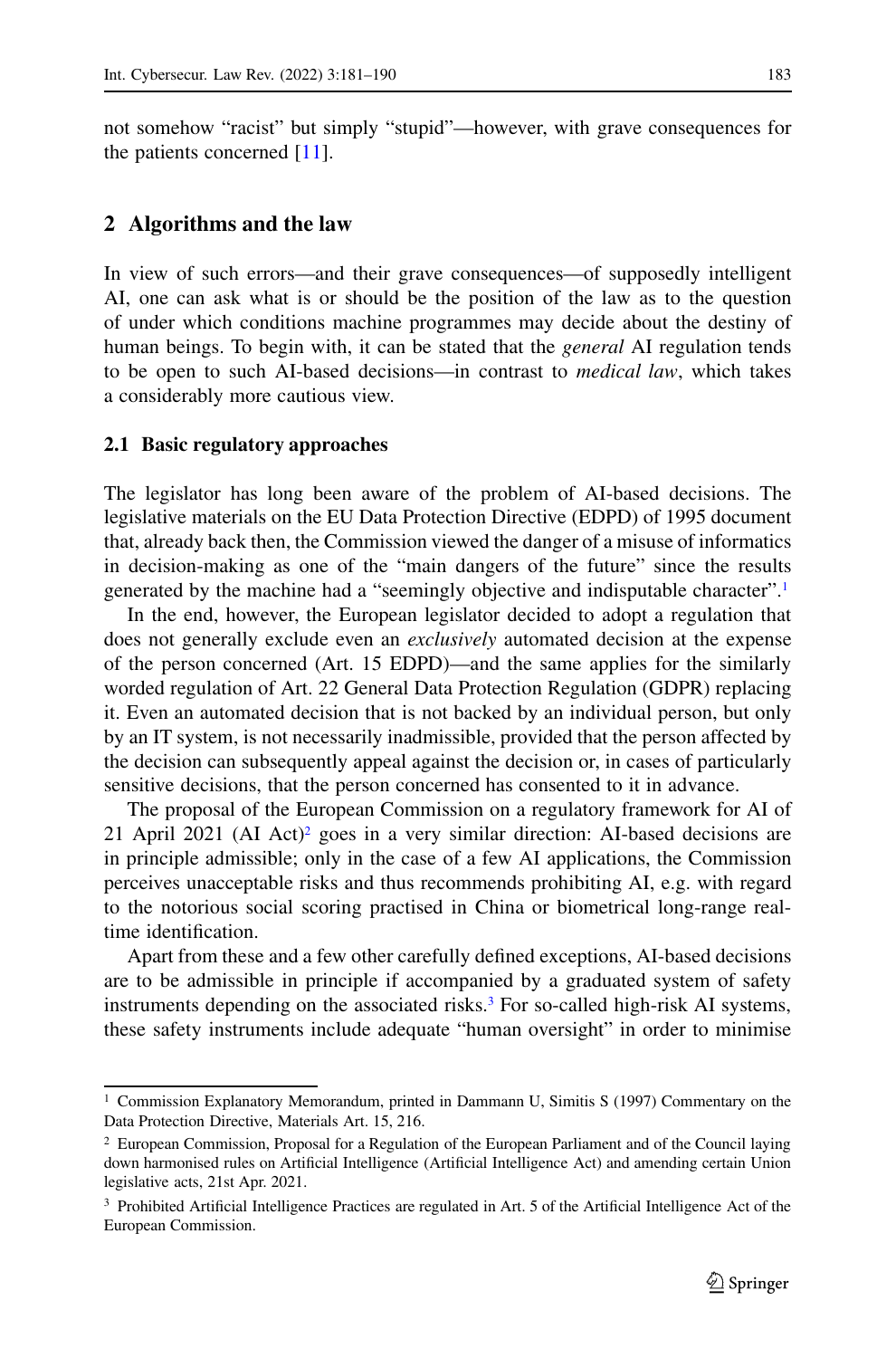risks[.4](#page-3-0) This reflects once again the basic idea that AI decisions are acceptable if they are not altogether beyond human control but can at least be understood and questioned by human beings, and if necessary controlled, overruled or turned off, as regulated in detail by Art. 14 of the draft regulation.

#### **2.2 The medical law perspective**

If one compares the general European AI Regulation with the prevailing medical perspective for example in Germany, the latter appears to be considerably more reticent. The idea that decisions can be made by algorithms *alone*, provided that the doctor may revise an AI decision in the individual case, or the patient can "resist" it, is difficult to reconcile with the traditional role of the physician.<sup>5</sup> It is still the basic assumption of medical law that the doctor is at the centre of medical treatment. According to the case law of the German Federal Court of Justice, it is "primarily for the doctor" to choose the concrete method of treatment, ideally in a personal and immediate exchange with the patient.<sup>6</sup>

It is for this very reason that German medical professional law found it difficult to accept telemedicine, i.e. remote treatment and consultation, for many years and only a reform of the law in 2018 has made it possible to provide medical advice or treatment via so-called communications media in individual cases and under strict conditions[.7](#page-3-3)

If the use of a simple communications medium as an intermediary in the exchange between doctor and patient is already such a big step away from the model doctor–patient relationship, this must be all the more true for the use of a *decision-making* medium, i.e. a medium directly involved in medical decision-making. Consequently, this specific *decision-making* dimension of AI is only discussed at an abstract level, if at all, and physicians and medical ethics experts generally agree that algorithms must never replace but can only support the doctor, claiming that the doctor must not be degraded to a "computer operator" or a "robo-doc" who announces and executes a machine code[.8](#page-3-4)

This basic attitude is reflected by the present approach where liability requirements for doctors employing AI systems are concerned. Such a constellation is equated with the conventional use of "medical-technical devices", an anaesthesia device, a tube, or another treatment device [\[8\]](#page-8-1). Consequently, the doctor is required to ensure regular maintenance or updates, to be trained in the use of technology, to pay close attention to the manuals and to monitor correct functioning. The specific

<span id="page-3-1"></span><span id="page-3-0"></span><sup>4</sup> Artificial Intelligence Act of the European Commission, Art. 14 No. 1.

<sup>5</sup> Also in favour of a cautious use of artificial intelligence at present: Artificial intelligence in health care: within touching distance (Editorial), *The Lancet* 390 (2017) 2739.

<span id="page-3-3"></span><span id="page-3-2"></span><sup>6</sup> Federal Court of Justice (Bundesgerichtshof), *Neue Juristische Wochenschrift (NJW)* (1982) 2121, 2122; *NJW* (2006) 2477, 2478; *NJW* (2014) 1529, 1530.

<span id="page-3-4"></span> $7 \text{ }\$  7 par. 4 Musterberufsordnung (MBO-Å; (Model)Professional Code for Physicians in Germany).

<sup>8</sup> Cf. for a detailed overview on this discussion C. Katzenmeier [\[7,](#page-8-2) p. 269].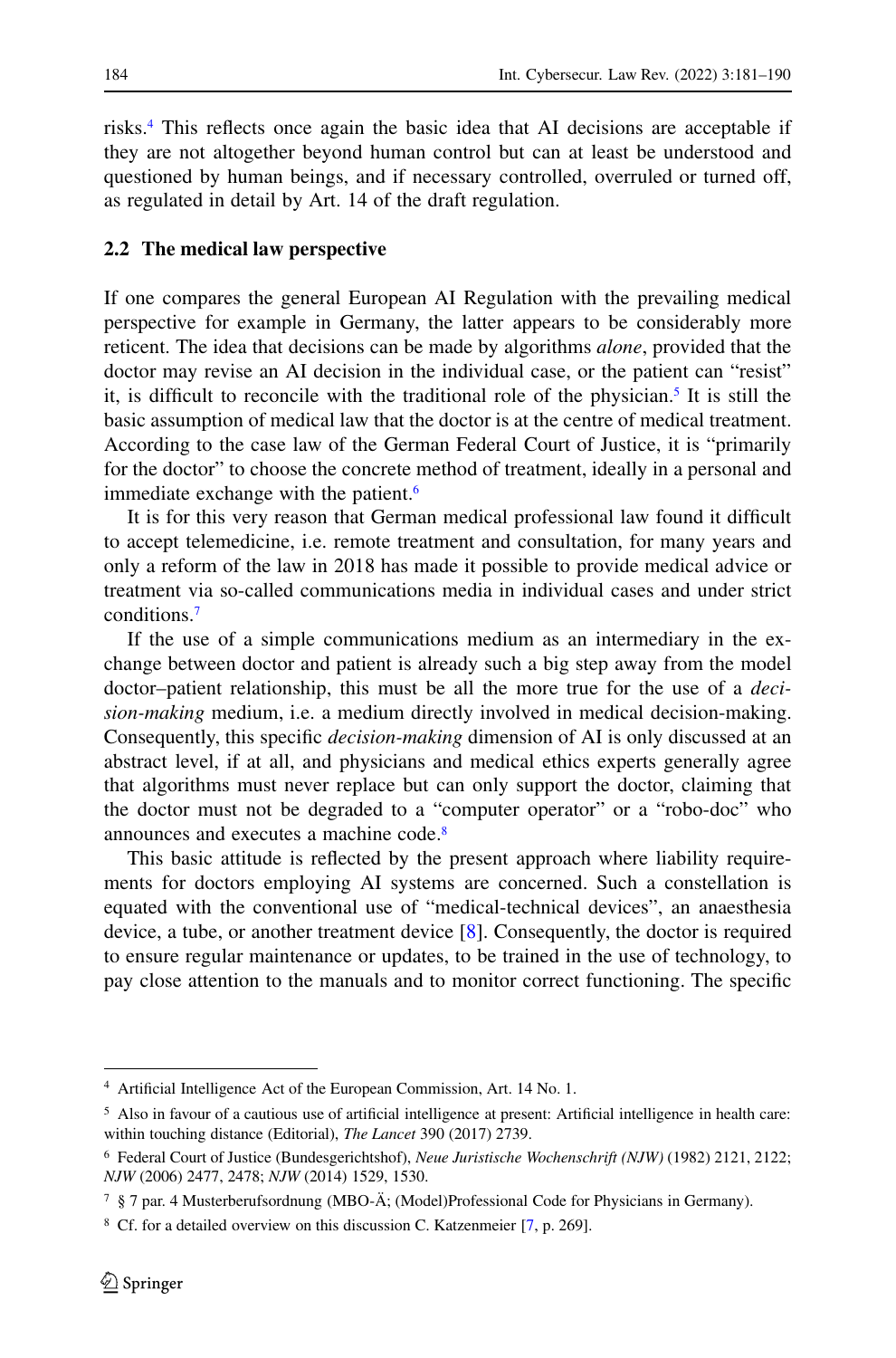*decision-making* dimension of the use of algorithms in everyday medical practice is more or less ignored by equating AI with other technical devices.<sup>9</sup>

However, it will be difficult to maintain such a narrow view in the long term. The more extensive the potential knowledge basis, the more complex the decision, and the smarter the AI, the less fitting the image of a supposedly clear division of labour between the doctor as decision-maker and the machine as a mere supporting system will appear—and the more urgent is the need to adjust the legal point of view and broaden the perspective on the interaction of "man" and "machine" or doctor and AI.

#### **3 Algorithms and standard-setting**

The latter question of the interaction of doctor and AI is, in fact, not all that new, but relates to the well-known question of medical standard-setting, i.e. the question of how to define the medical standard which is owned by doctors lege artis and for which they are held liable.

### **3.1 Practical experience versus scientific knowledge: the "machine medicine" accusation**

The development of the medical standard has always been dynamic—and determined by the challenge of how medical standard-setting should react to the increasing complexity and knowledge explosion in medicine. Typically, the required standard of treatment is defined as "what is accepted within the profession according to medical-scientific knowledge and/or practical medical experience"[.10](#page-4-1) This definition reflects the fundamental tension between so-called practical medical experience, which stands for the primacy of therapeutic freedom and the doctor as key actor on the one hand, and so-called medical-scientific knowledge, which stands for standardsetting on the basis of external knowledge such as the medical guidelines mentioned above, on the other.

Over time, the balance between the two has tended to shift towards medicalscientific knowledge at the expense of practical medical experience. In particular the establishment of medical guidelines has promoted an increasing scientification of standard-setting, which from the outset has been the subject of controversy and sometimes met with strong resistance, as it was not perceived as a "boost of professionalisation" but the "dissolution of medical autonomy". Critics have referred (and still do so) to "cookbook medicine" and an "expertocracy" that ignores the individuality of the patient and attempts to degrade medical treatment to a purely technical undertaking[.11](#page-4-2)

What is so illuminating about this debate on the introduction of guidelines into medical practice is that the advance of AI in medicine meets with the same reser-

<span id="page-4-1"></span><span id="page-4-0"></span><sup>&</sup>lt;sup>9</sup> On the fundamental differences between AI and robotics: Naveen [\[10\]](#page-8-3).

<span id="page-4-2"></span><sup>10</sup> On German medical law cf. Carstensen [\[2\]](#page-8-4), Hart [\[4\]](#page-8-5), Ertl [\[6\]](#page-8-6).

<sup>&</sup>lt;sup>11</sup> Cf. Kienzle  $[9, p. 93]$  $[9, p. 93]$  for detailed references to this discussion.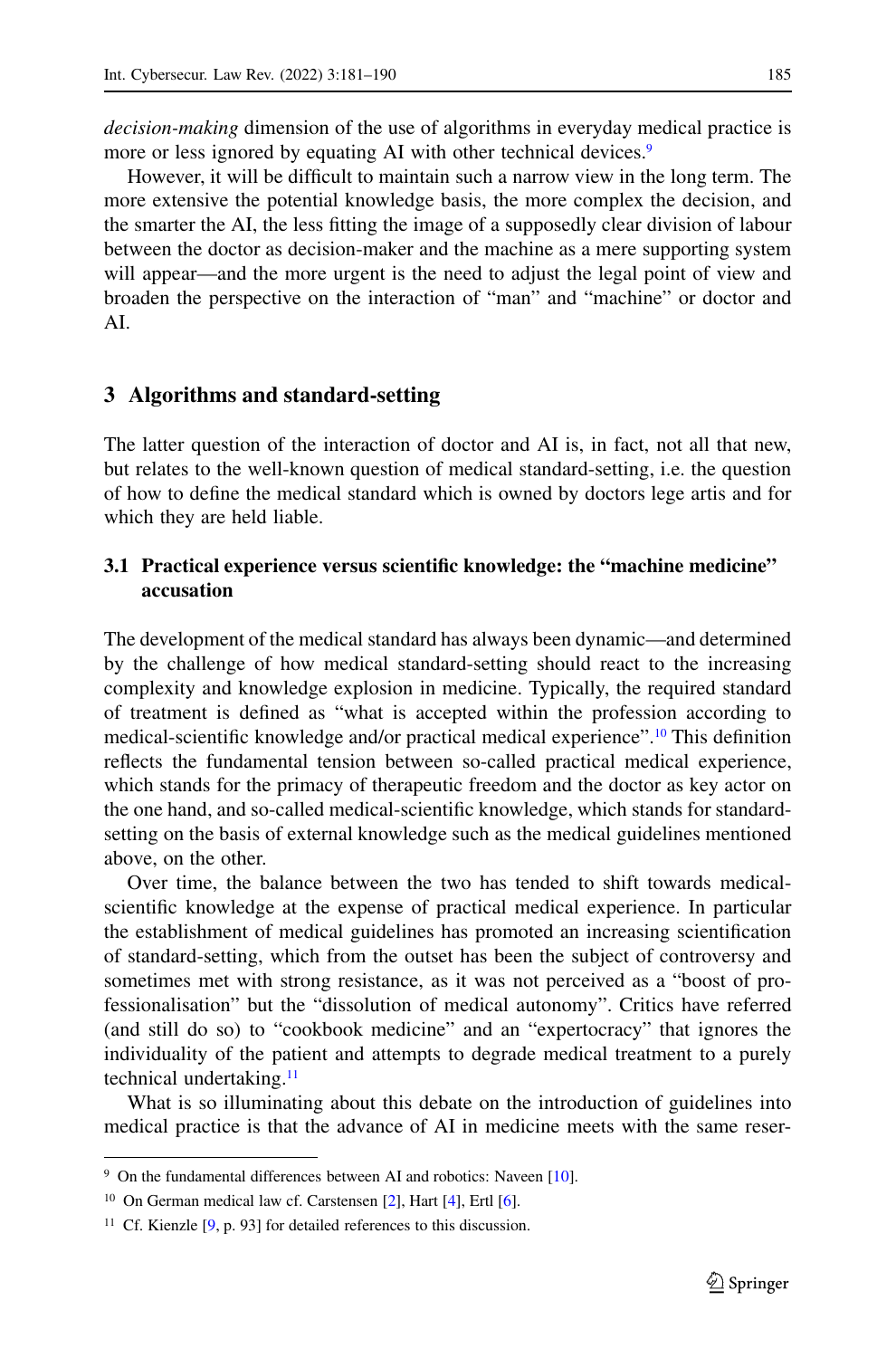vations. The criticism of guideline medicine described here is mirrored by the accusations directed at AI medicine; "cookbook medicine" is replaced by "machine medicine", the rise of expertocracy is evoked and there are fears that medicine is increasingly becoming a purely technical undertaking.

Medical law, however, is not concerned with the human or technocratic character of standard-setting, but only with how to make the *right* treatment decision. If and insofar as AI decisions are superior to the average competence of a doctor, this circumstance has to be taken into account by standard-setting, i.e. standardsetting must be—and is—*open to innovation*. Just as doctors are not free to ignore an evidence-based (S3) guideline in the conviction that the stipulations of so-called theoreticians do not make sufficient allowance for their practical medical experience, they will not be able to disregard an intelligent algorithm in future simply because they feel that IT systems restrict their therapeutic freedom.

#### **3.2 AI-based algorithms as medical products**

From the legal point of view, the decisive question is thus simply if and under which conditions an AI-based algorithm can set the standard to the same extent as is the case with evidence-based medical guidelines. Due to the complexity and impenetrability of algorithms, this decision, however, cannot be left to the individual physician in the individual treatment situation, but has to be made at a preceding safety regulation level—in the case of AI-based algorithms at the level of medical devices law. AI-based algorithms influencing therapeutic decisions have to be classified as medical devices—at least as class IIa devices—and as such are subject to the Medical Devices Regulation (MDR). The use of algorithms in medical practice is therefore only permitted if they comply with the applicable safety and performance requirements (Art. 5 para. 2 MDR). They have to be certified and undergo a conformity assessment procedure, $12$  in the framework of which a so-called Notified Body verifies that conformity with the relevant basic safety and performance requirements has been sufficiently proved (Annex IX–XI MDR).

Such a certification in accordance with the MDR does not comprehensively "anticipate" the doctor's treatment decision [\[3\]](#page-8-8). However, as the German Federal Court of Justice once stated with respect to the approval of drugs, it gives rise to the "presumption" that a medical device may be used in the actual therapy and thus relieves the doctor of the duty of verification.<sup>13</sup> He or she is not required to assess the general safety of an algorithm but can assume that the manufacturer has complied with the safety and performance requirements of the MDR and that this has been verified by the Notified Body.

<span id="page-5-1"></span><span id="page-5-0"></span><sup>12</sup> Art. 52 par. 1 MDR.

<sup>13</sup> Federal Court of Justice (Bundesgerichtshof)*, NJW* (2007) 2767, 2768.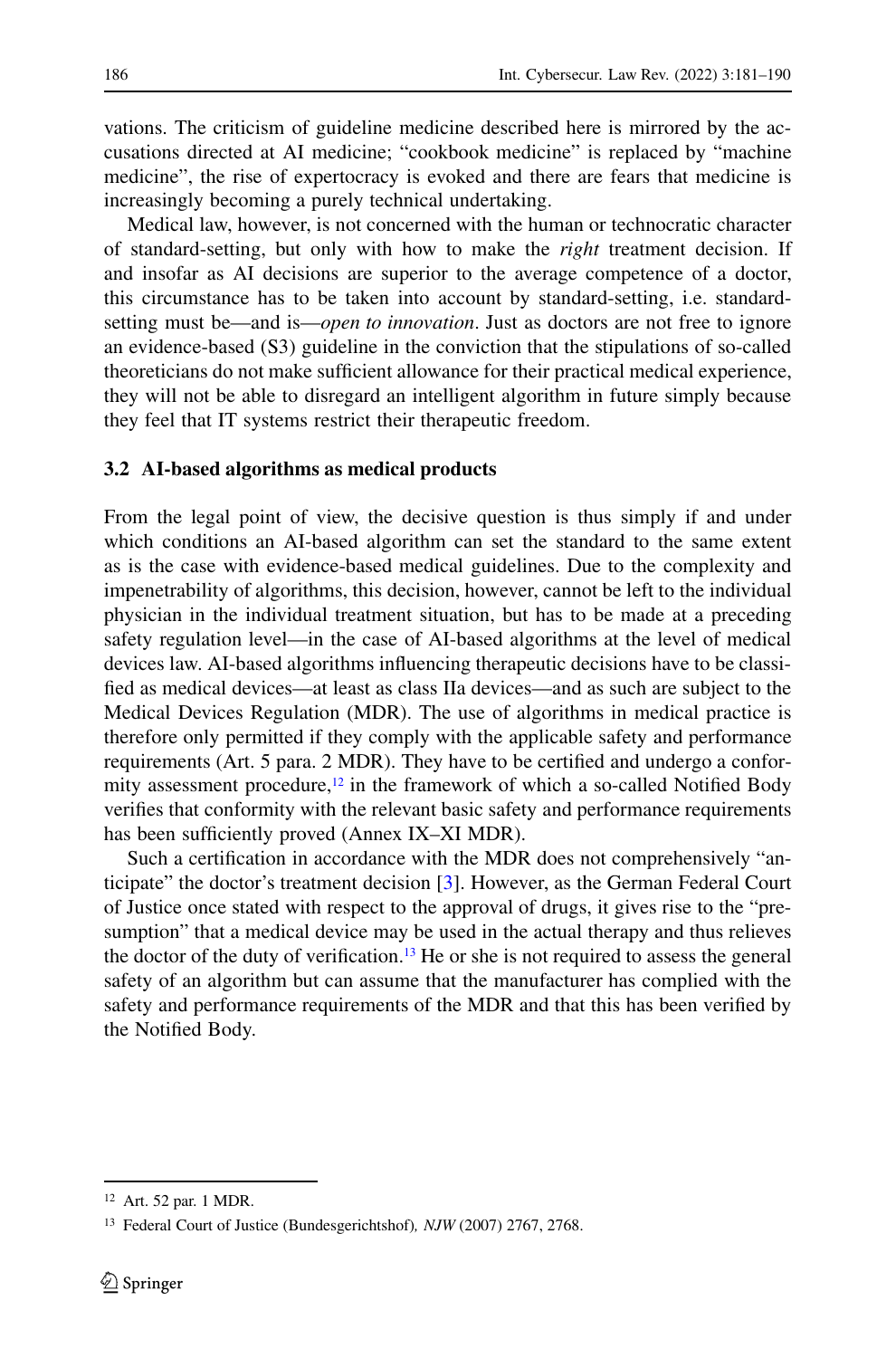### **4 Liability for algorithms**

If it is assumed that the manufacturer and the Notified Body are responsible for the safety and performance of an AI product, the treating doctor cannot be held liable for a wrong treatment decision caused by a faulty algorithm such as the "discriminating" algorithm referred to earlier on. This applies at least in cases where the faulty algorithm has been certified and has been used within the scope of its intended purpose. Physicians are entitled to rely on the certification—in fact they *must* be able to rely on it since this is the only practicable way in view of the complexity of algorithms[.14](#page-6-0)

#### **4.1 No operator liability**

All approaches aimed at so-called operator liability for AI should therefore be rejected, at least where medical liability is concerned. However, such operator liability has been proposed by the European Parliament (EP) in its resolution on a civil liability regime for AI of October 2020.<sup>15</sup> The EP envisages a regulatory regime for AI where liability is first of all imposed on the *operator* of an AI system. This would include the doctor as a so-called front-end operator of AI. Furthermore, insofar as AI systems in medicine are associated with a high inherent risk, doctors would even be subject to *strict* liability.<sup>16</sup> From the EP's perspective, the primary responsibility of the operator of an AI system is justified by the fact that he or she "is controlling a risk associated with the AI-system, comparable to the owner of a car". In addition, in view of the complexity and connectivity of the system, the operator is seen as the "first visible contact point" for the person concerned.<sup>17</sup>

For the above-named reasons, such considerations do not fit the specific constellation of medical liability. In particular, the parallel drawn by the Parliament to the use of a motor vehicle is not appropriate: if doctors use a—certified—algorithm within the scope of its intended purpose, they do not open up risks on their own accord but fulfil their medical obligation of treatment in accordance with the rules of medical care, and it could hardly be justified if this performance of duties were subject to strict operator liability.

For the same reason, all other approaches that aim to extend the physician's liability to the safety and performance of AI-based algorithms, for example by drawing parallels to animal owner liability or vehicle holder liability, or by classifying AI as a kind of "digital vicarious agent" whose errors would be attributable to the doctor [\[1\]](#page-8-9), must therefore also be rejected. Any extension of the doctor's scope of responsibility in the direction of product liability fails to take into account the legal division between product-related safety responsibility on the one hand and treatment-related medical responsibility on the other and is therefore not appropriate.

<span id="page-6-1"></span><span id="page-6-0"></span><sup>&</sup>lt;sup>14</sup> Only the use of non-certified software by the physician gives rise to liability: Helle [\[5,](#page-8-10) p. 998].

<span id="page-6-2"></span><sup>15</sup> European Parliament, Resolution with recommendations to the Commission on a civil liability regime for artificial intelligence, 20th Oct. 2020.

<span id="page-6-3"></span><sup>16</sup> Ibid., Art. 4 of the Proposal for a Regulation.

<sup>&</sup>lt;sup>17</sup> Ibid., Recommendation 10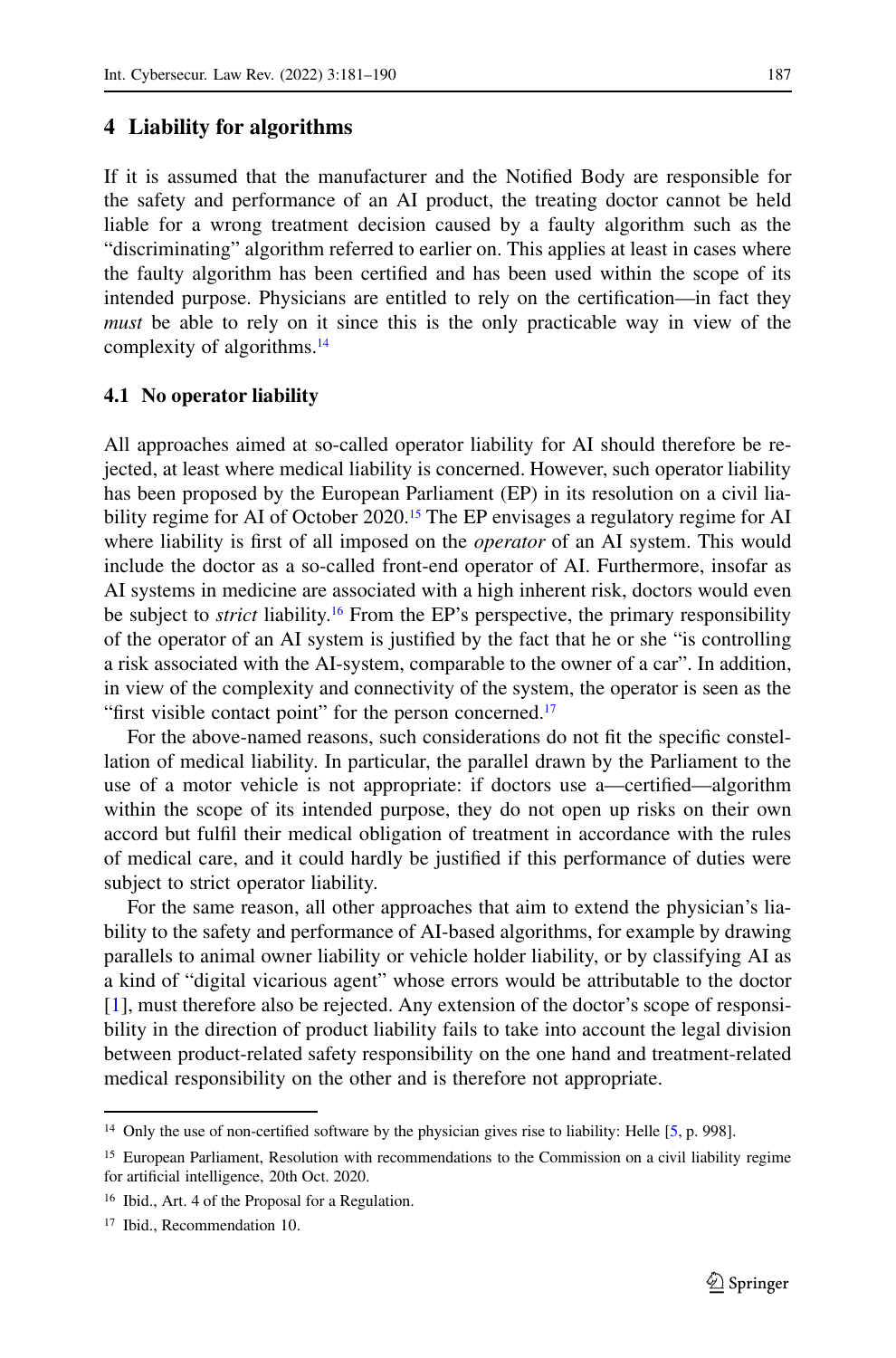# **4.2 Primary liability of manufacturer and Notified body**

It is not the doctor who is responsible for the performance and safety profile of an AI-based algorithm, but rather the two main actors involved in placing these medical devices on the market, i.e. the manufacturer and the Notified Body:

- Even in the times of AI, the *manufacturer* is still the central figure where liability is concerned, now with respect to liability for AI-based algorithms. The manufacturer is the one who determines or programmes the decision-making processes of these algorithms in the first place and thus the one who is responsible according to product liability law. Although product liability law defines products as "all movables<sup>"18</sup>—which would not include the algorithm as mere software—, de lege lata it has already been argued with good reason that at least an analogous application would fall into this category, and de lege ferenda there is wide agreement that product liability law requires further clarification in this respect [\[5\]](#page-8-10).
- Another possibility would be the liability of the *Notified Body*, in view of the fact that this body is subject to an extensive catalogue of obligations within the framework of the conformity assessment procedure under medical devices law. In a decision from 2020 relating to the liability for defective breast implants of a French manufacturer of medical devices, the German Federal Court of Justice explicitly stated that, under medical devices law, the "protection of the final recipients of medical devices ... must be ensured not only by the manufacturer, but also by the notified body". An overall assessment would show that the regulations on the conformity assessment procedure with the involvement of a Notified Body focused on the individual protection of each patient.<sup>19</sup>

# **4.3 Fault-based liability of the operator**

In the case of AI-based algorithms as medical devices, we therefore have a distribution of liability which is primarily attributed to the manufacturer and the Notified Body. Conversely, however, this does not automatically imply that physicians—as "operators"—can *never* be held accountable in the event of faulty AI. Particularly, if the decisions of the algorithm used contradict the clinical experience of the treating physicians, these physicians have the duty—a *treatment-related* duty—to refrain from the use of such algorithms if there are reasonable doubts. However, this obligation is not based on any form of *operator* liability for a defective product, but on the classic—*action-related*—liability of doctors violating their medical duty of care, specifically because they could have recognized on the basis of their medical experience that the therapy decision taken was not lege artis [\[5\]](#page-8-10). Insofar as practical medical experience is still important as a standard-setting criterion, it may lead to liability in the complex system of responsibilities that characterises AI-based medicine—however, not in the sense of *product* responsibility.

<span id="page-7-0"></span><sup>&</sup>lt;sup>18</sup> Council Directive 85/374/EEC of 25 July 1985 on the approximation of the laws, regulations and administrative provisions of the Member States concerning liability for defective products, Art. 2.

<span id="page-7-1"></span><sup>19</sup> Federal Court of Justice (Bundesgerichtshof), *NJW* (2020) 1514, 1518.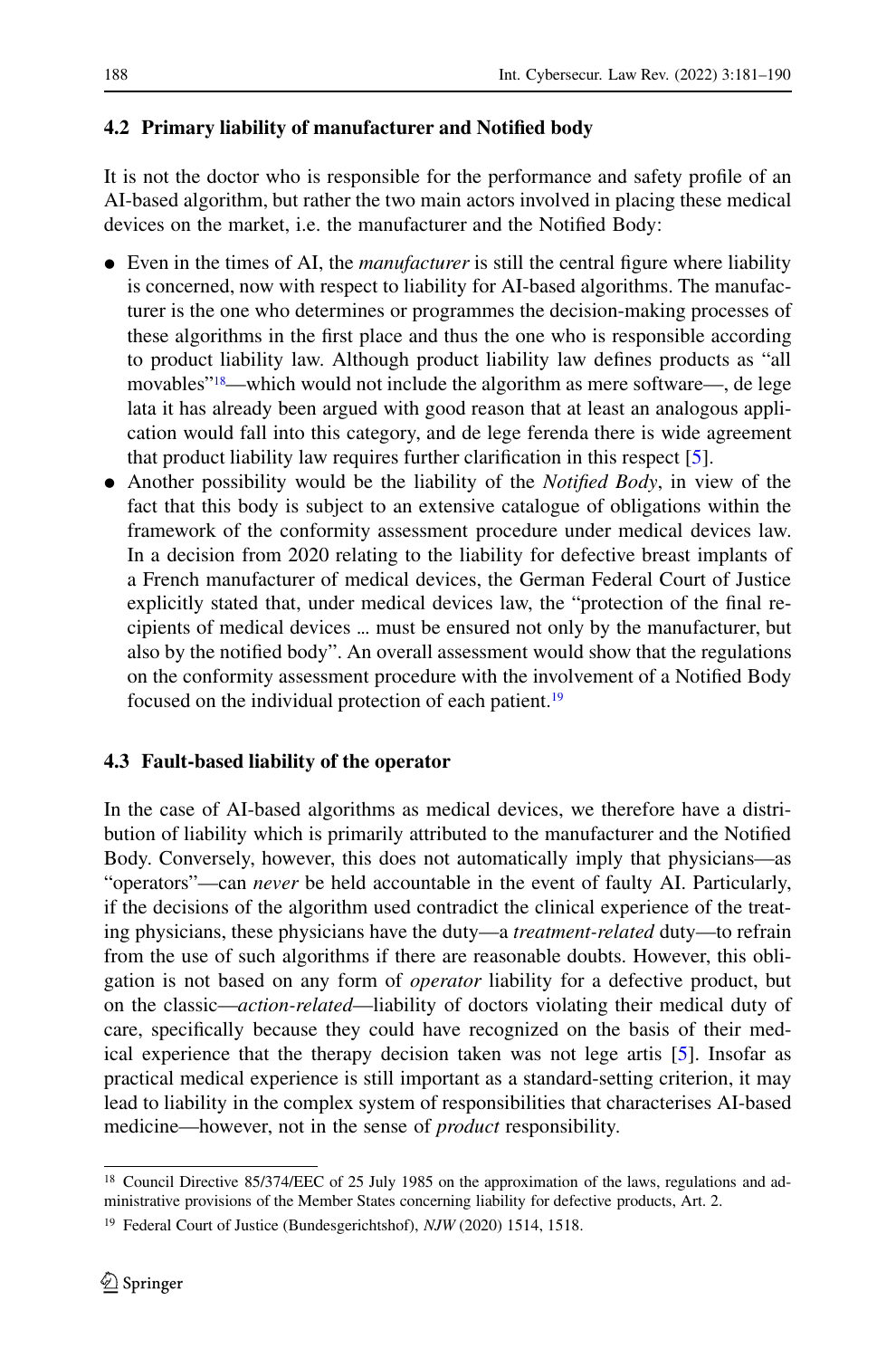### **5 Conclusion**

There is thus a differentiated liability regime with clear and graduated responsibilities for the use of artificial intelligence (AI) in medicine. The preventive function of this liability regime is essential in order to ensure that AI does not prematurely enter everyday practice under the frequently used label of "medical and technological progress". There are more than enough examples of apparent innovations in medicine—be they new treatment methods, new drugs or new medical devices—where the expected benefits subsequently turned out to be much lower than the associated risks. A preventive liability regime with clearly defined responsibilities has an important "braking function" in this respect, especially in the case of AI-based medicine, to ensure that a supposedly intelligent algorithm does not subsequently turn out to be quite stupid or stupidly programmed and thus undeserving of the title "Doctor Algorithm" in the first place.

**Acknowledgements** The author would like to thank Petra Wilkins for her help with the translation.

**Funding** Open Access funding enabled and organized by Projekt DEAL.

**Open Access** This article is licensed under a Creative Commons Attribution 4.0 International License, which permits use, sharing, adaptation, distribution and reproduction in any medium or format, as long as you give appropriate credit to the original author(s) and the source, provide a link to the Creative Commons licence, and indicate if changes were made. The images or other third party material in this article are included in the article's Creative Commons licence, unless indicated otherwise in a credit line to the material. If material is not included in the article's Creative Commons licence and your intended use is not permitted by statutory regulation or exceeds the permitted use, you will need to obtain permission directly from the copyright holder. To view a copy of this licence, visit [http://creativecommons.org/licenses/by/4.](http://creativecommons.org/licenses/by/4.0/)  $\Omega$ 

### **References**

- <span id="page-8-9"></span><span id="page-8-4"></span>1. Borges G (2018) Rechtliche Rahmenbedingungen für autonome Systeme. NJW 71:977–982
- <span id="page-8-8"></span>2. Carstensen G (1989) Vom Heilversuch zum medizinischen Standard. DÄBl 36:A2431–A2433
- 3. Dettling HU (2019) Künstliche Intelligenz und digitale Unterstützung ärztlicher Entscheidungen in Diagnostik und Therapie. PharmR 41:633–642
- <span id="page-8-5"></span>4. Hart D (2016) Haftungsrecht und Standardbildung in der modernen Medizin: e:med und Probleme der Definition des Standards. MedR 34:669–675
- <span id="page-8-10"></span>5. Helle K (2020) Intelligente Medizinprodukte: Ist der geltende Rechtsrahmen noch aktuell? MedR 38:993–1000. <https://doi.org/10.1007/s00350-020-5726-5>
- <span id="page-8-6"></span><span id="page-8-2"></span>6. Ertl K (2016) Der allgemein anerkannte Stand der medizinischen Erkenntnisse. NZS 25:889–896
- 7. Katzenmeier C (2019) Big Data, E-Health, M-Health, KI und Robotik in der Medizin. MedR 37:259–271. <https://doi.org/10.1007/s00350-019-5180-4>
- <span id="page-8-1"></span>8. Katzenmeier C (2021) XI. Passivlegitimation und Beweisrecht. In: Laufs A, Katzenmeier C, Lipp V (eds) Arztrecht, 8th edn. Beck, München, pp 403–479
- <span id="page-8-7"></span>9. Kienzle H-F (2007) Leitlinien als Behandlungsvorschrift – Einschränkung der Therapiefreiheit. In: Arbeitsgemeinschaft Rechtsanwälte im Medizinrecht e. V. (ed) Dokumentation und Leitlinienkonkurrenz – die Verschriftlichung der Medizin. Springer, Berlin, pp 85–99
- <span id="page-8-3"></span>10. Naveen J (2022) 3 key differences between AI and robotics. Forbes. [https://www.forbes.com/sites/](https://www.forbes.com/sites/naveenjoshi/2022/01/16/3-key-differences-between-ai-and-robotics/?sh=55c918e7d34d) [naveenjoshi/2022/01/16/3-key-differences-between-ai-and-robotics/?sh=55c918e7d34d.](https://www.forbes.com/sites/naveenjoshi/2022/01/16/3-key-differences-between-ai-and-robotics/?sh=55c918e7d34d) Accessed 7 Feb 2022
- <span id="page-8-0"></span>11. Obermeyer Z, Powers B, Vogeli C, Mullainathan S (2019) Dissecting racial bias in an algorithm used to manage the health of populations. Science 366:447–453. <https://doi.org/10.1126/science.aax2342>